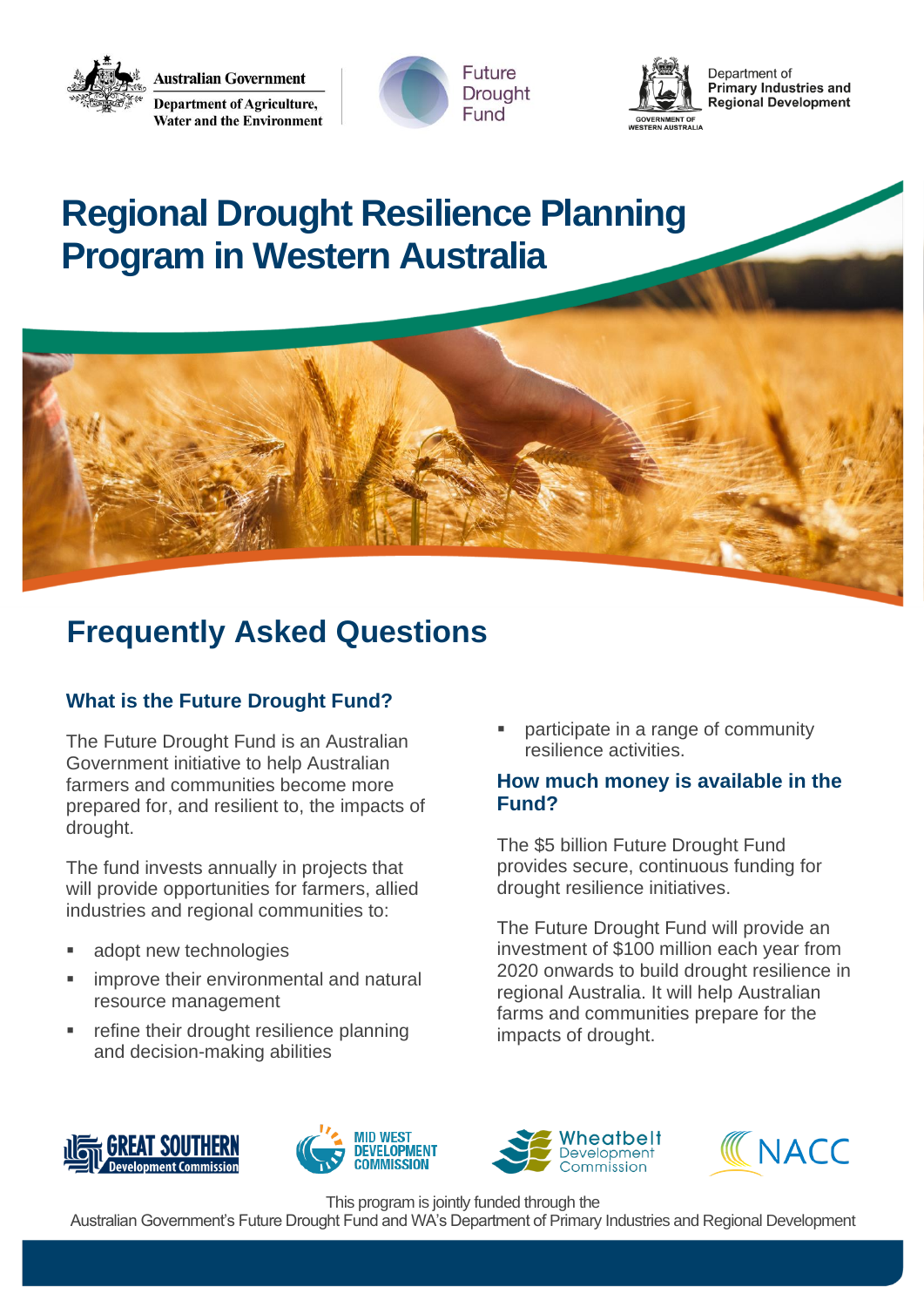#### **How is the Future Drought Fund structured?**

There are five themes under the Future Drought Fund:

- 1. Innovation and Adoption (regional Adoption and Innovation Hubs including the SW WA Hub, Innovation Grants)
- 2. Better Risk Management (focused on planning and preparedness)
- 3. Better Climate Information (focused on data-based decision-support tools and apps)
- 4. More Resilient Communities (focused on mentoring, networking and leadership training)
- 5. Better Land Management (focused on natural resource management).

#### **What is the Regional Drought Resilience Planning (RDRP) program?**

The RDRP program brings regional organisations, local government, communities and industry together to prepare for future drought risks by developing regional drought resilience plans.

These plans will identify priority actions to build resilience to drought in agriculture and allied industries across different regions. The RDRP program has been allocated \$9.85 million nationally in the foundational year (2021-22).

In Western Australia, the program will deliver three Regional Drought Resilience Plans in the foundational year. The three pilot regions are the Great Southern, Mid West and Wheatbelt.

Western Australia received just over \$1.3 million dollars for the program and the State Government provides in-kind contributions to support program delivery.

#### **How does the RDRP program fit in under the Future Drought Fund?**

The Regional Drought Resilience Planning (RDRP) program is one of the foundational programs under the Future Drought Fund in 2021-22 and fits under the 'Better Risk Management' theme. The RDRP program focuses on regional resilience planning.

The other program being delivered under the 'Better Risk Management' theme is the Farm Business Resilience Program which supports individual farmers and farm businesses to improve their drought resilience.

#### **What is a Regional Drought Resilience Plan?**

Regional Drought Resilience Plans are community led plans that identify priority actions that will enable regional communities to prepare for future droughts.

The plans will present:

- historical and expected impacts of drought in each region, based on the best available evidence
- an assessment of drought risk and adaptation pathways, based on expert input and extensive stakeholder consultation
- a pipeline of drought resilience projects specific to the region that address the needs and priorities of agriculture and allied industries and will inform future investments.

#### **What is the relationship between the RDRP program and the Adoption and Innovation Hubs?**

Regional Adoption and Innovation Hubs focus on collaboration and agricultural innovation. They facilitate networks for researchers, primary producers and community groups to work together to enhance implementation of drought resilient practices within their region.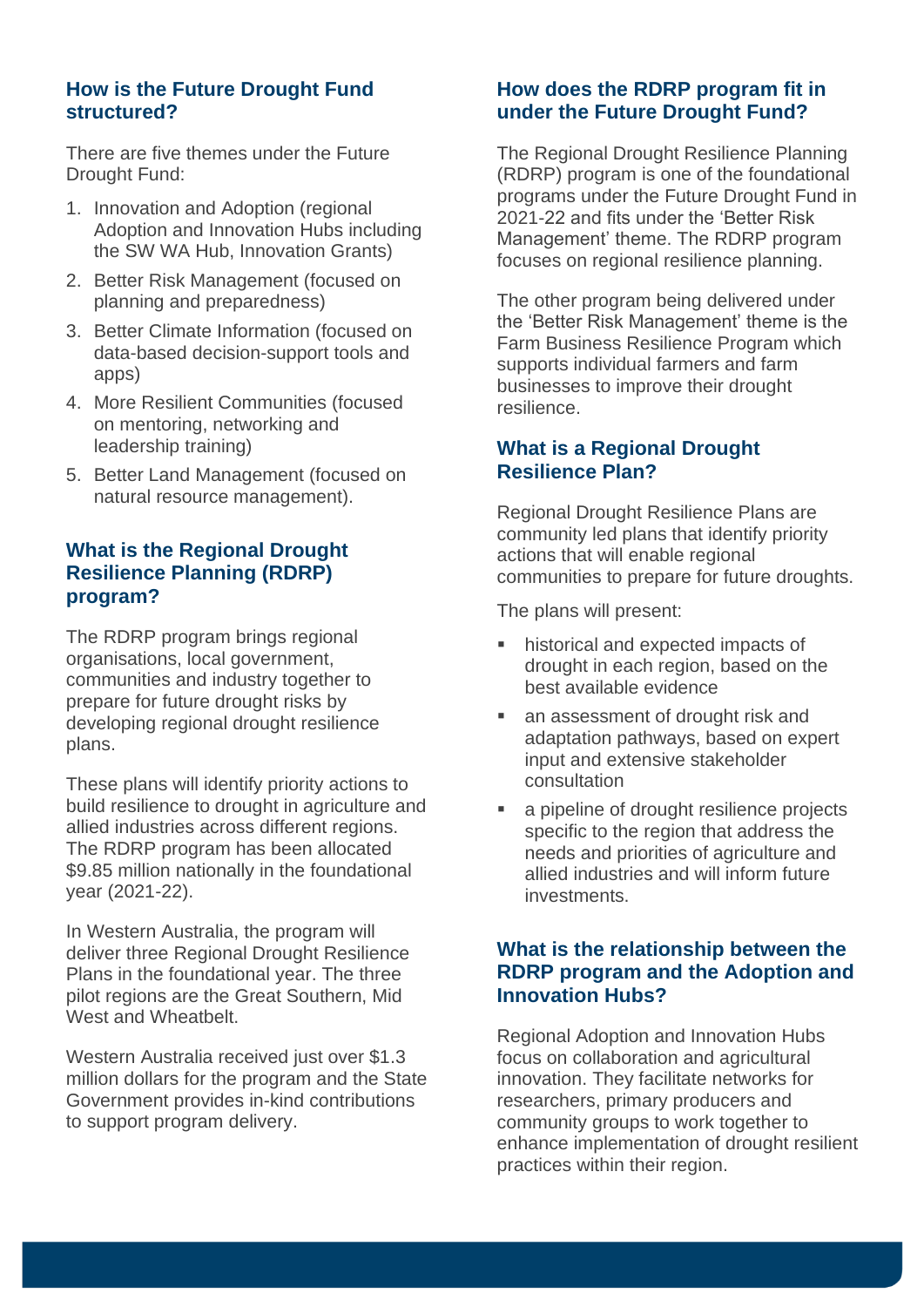There are eight Adoption and Innovation Hubs around Australia including two in WA – the South West-WA Hub and the Northern WA/NT Hub. Although the RDRP program will work with similar stakeholders in the region, the RDRP program focus is specifically on regional drought resilience planning and work covers smaller geographic areas.

#### **Where will the RDRP program be implemented in WA?**

During the foundation year 2021-22, the RDRP program is being piloted in the Great Southern, Mid West and Wheatbelt regions of WA.

- Great Southern includes Shires of Kojonup, Katanning, Woodanilling, Cranbrook, Gnowangerup, Jerramungup, Kent and Broomehill-**Tambellup**
- Mid West includes City of Greater Geraldton and Shires of Chapman Valley and Northampton
- Wheatbelt includes Shire of Kulin, Wagin, Dumbleyung, Lake Grace and Kondinin

#### **Why were these regions selected for the pilot program?**

Together, the three pilot regions cover over 670,000 km2 of WA's grainbelt, the largest agricultural producing area in WA and a key contributor to the economy. In addition to large scale broadacre cropping, these regions support a diverse range of other primary production activities.

The three pilot regions all fall with the Bureau of Meteorology's South West Land Division forecasting area. The South West Land Division is amongst the most impacted regions in Australia experiencing consistent reduction in rainfall over the last several decades. Rainfall in this South West land division continues to decline with projections showing a further decrease in annual rainfall of up to 15% by 2030.

Other regions will be able to participate in the program in future years.

#### **Who is responsible for delivering the program in WA?**

The Australian Government's Department of Agriculture, Water and Environment (DAWE) is working with the WA Government through the Department of Primary Industries and Regional Development (DPIRD) to deliver the program in WA.

DPIRD has engaged three Regional Development Commissions (Great Southern, Mid West, Wheatbelt) to roll out the RDRP program in the pilot regions.

#### **Who will be involved in helping to develop the regional plans?**

The development of the plans will involve extensive stakeholder engagement, seeking input from:

- a variety of technical experts across a suite of social, economic, environmental fields
- Local Governments, industry, education and research institutions (Murdoch, UWA, Edith Cowan), farming groups and businesses, agricultural industry representative groups i.e. Grower Groups, Indigenous groups, relevant community organisations, relevant state government agencies, local champions and mental/rural health organisations.

#### **Why should you participate in developing a regional drought resilience plan in your region?**

The Future Drought Fund offers a unique opportunity for regional communities to access drought resilience data, tools, support, resources and networks as well as government funding to build their environmental, economic and social resilience to drought.